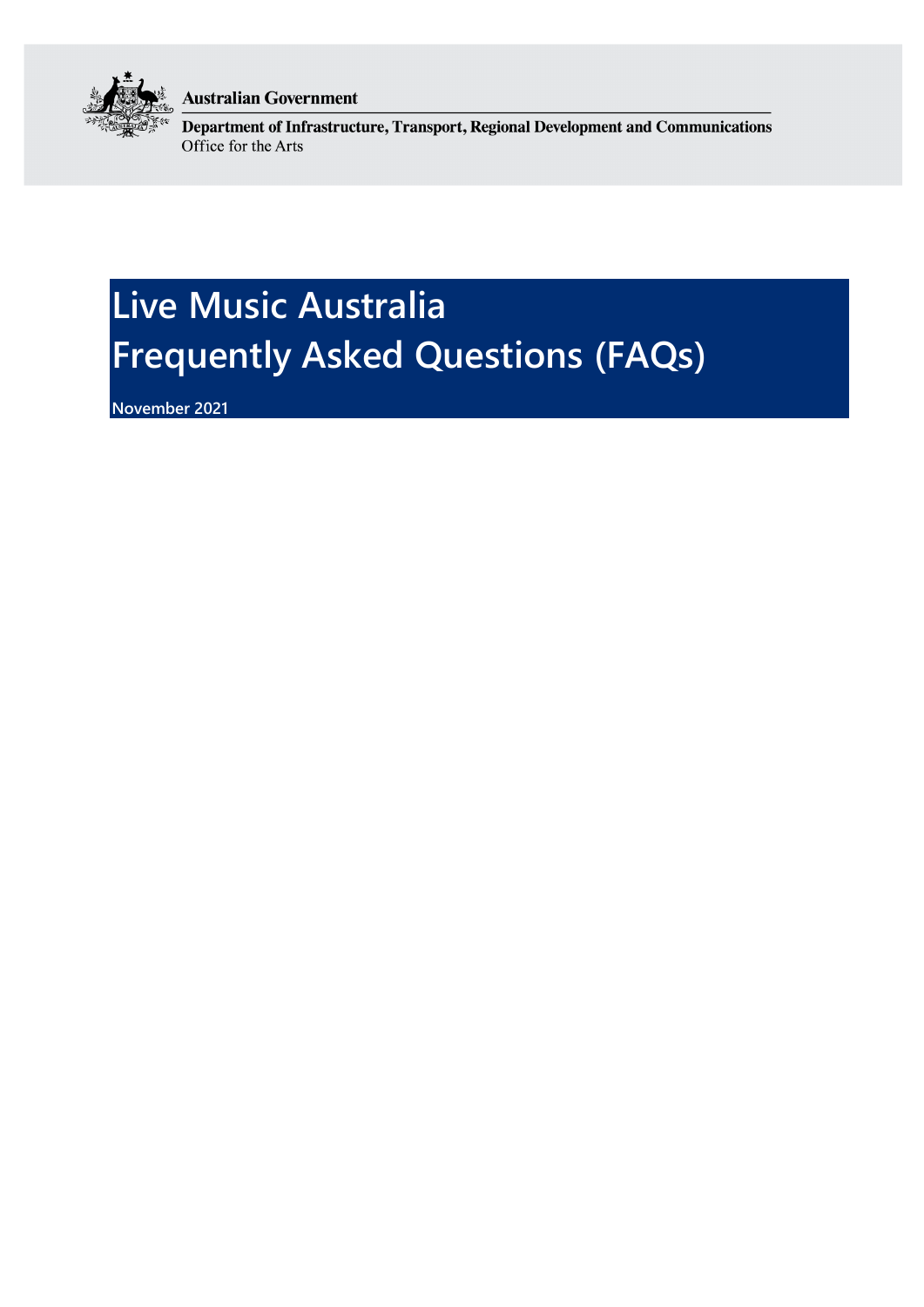November 2021

Live Music Australia

#### **Contents**

| 1. |      |                                                                                      |  |
|----|------|--------------------------------------------------------------------------------------|--|
|    | 1.1  |                                                                                      |  |
|    | 1.2  |                                                                                      |  |
|    | 1.3  |                                                                                      |  |
| 2. |      |                                                                                      |  |
|    | 2.1  |                                                                                      |  |
|    | 2.2  |                                                                                      |  |
|    | 2.3  |                                                                                      |  |
|    | 2.4  |                                                                                      |  |
|    | 2.5  |                                                                                      |  |
|    | 2.6  |                                                                                      |  |
|    | 2.7  |                                                                                      |  |
|    | 2.8  |                                                                                      |  |
|    | 2.9  |                                                                                      |  |
|    | 2.10 | My project involves other venues and or partners. Do these need to be confirmed      |  |
|    |      |                                                                                      |  |
| 3. |      |                                                                                      |  |
|    | 3.1  |                                                                                      |  |
|    | 3.2  |                                                                                      |  |
|    | 3.3  | I've never completed a grant or project budget before. How do I get it right?7       |  |
|    | 3.4  |                                                                                      |  |
| 4. |      |                                                                                      |  |
|    | 4.1  |                                                                                      |  |
|    | 4.2  |                                                                                      |  |
|    | 4.3  |                                                                                      |  |
| 5. |      |                                                                                      |  |
|    | 5.1  |                                                                                      |  |
|    | 5.2  | The Guidelines say I have to contribute towards the grant. What does this mean? 8    |  |
|    | 5.3  |                                                                                      |  |
|    | 5.4  | I'm currently receiving, or am applying for, funding from another government source. |  |
|    |      |                                                                                      |  |
|    | 5.5  |                                                                                      |  |
|    | 5.6  |                                                                                      |  |
|    |      |                                                                                      |  |
|    | 5.7  |                                                                                      |  |
|    | 5.8  |                                                                                      |  |
|    | 5.9  |                                                                                      |  |
|    | 5.10 | If I'm successful, do I have to acquit the grant when the activity is completed?  10 |  |
| 6. |      |                                                                                      |  |
|    | 6.1  |                                                                                      |  |
|    | 6.2  |                                                                                      |  |
|    | 6.3  |                                                                                      |  |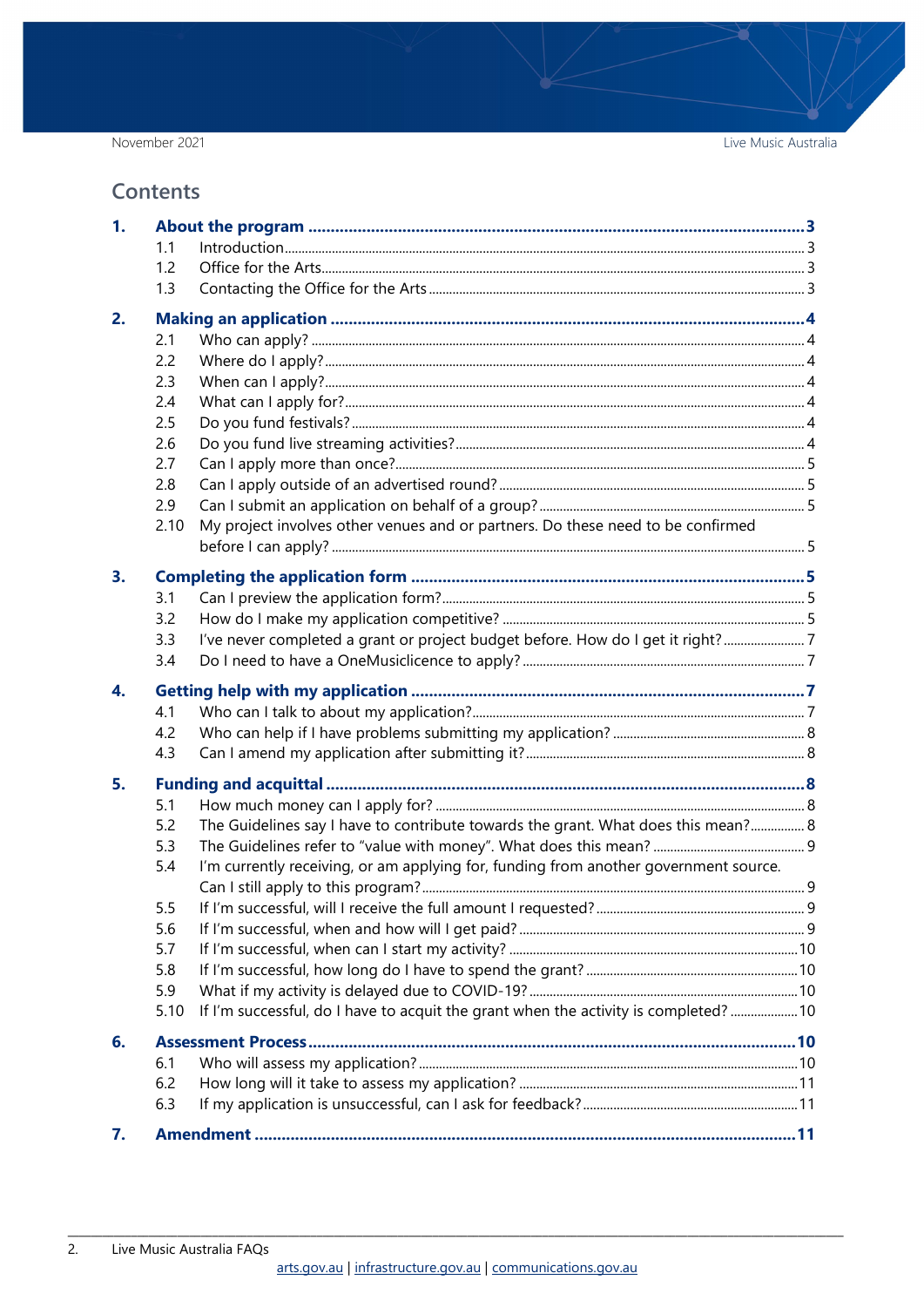# <span id="page-2-0"></span>**1. About the program**

#### <span id="page-2-1"></span>**1.1 Introduction**

The Live Music Australia program will provide grant funding of \$20 million over four years, from 2020-21. The focus of the program is on small to medium venues that support quality original Australian live music, staged by professionally operated venues.

It is recognised that the Australian music industry continues to face significant pressures in light of the severe impacts of COVID-19, and that venues may require assistance as they begin to reopen and rebuild as restrictions on public gatherings and live music performance are lifted. Funding through the program may support venues to redevelop their capacity for hosting live music following the impacts of COVID-19.

The Live Music Australia program is an open competitive grant opportunity that contributes to the Australian Government's Arts and Cultural Development Program that supports participation in, and access to, Australia's arts and culture through developing and supporting cultural expression.

The objectives and intended outcomes of the program are outlined in the **Live Music Australia Guidelines**. Please make sure you read the Guidelines in conjunction with these FAQs.

#### <span id="page-2-2"></span>**1.2 Office for the Arts**

The Office for the Arts is part of the Department of Infrastructure, Transport, Regional Development and Communications. The Office for the Arts' develops policies and delivers programs that encourage excellence in the arts, help to protect our cultural heritage and support public access to, and participation in, arts and culture in Australia. This is achieved through the delivery of strategic advice, policy development, effective program and grants management, regulatory management and collaborative stakeholder engagement.

For more about the Office for the Arts, see [www.arts.gov.au](http://www.arts.gov.au/)

#### <span id="page-2-3"></span>**1.3 Contacting the Office for the Arts**

For enquiries relating to the Live Music Australia program, please contact the Contemporary Music Team within the Office for the Arts.

Phone: 02 6271 1711 Email: [music@arts.gov.au](mailto:music@arts.gov.au)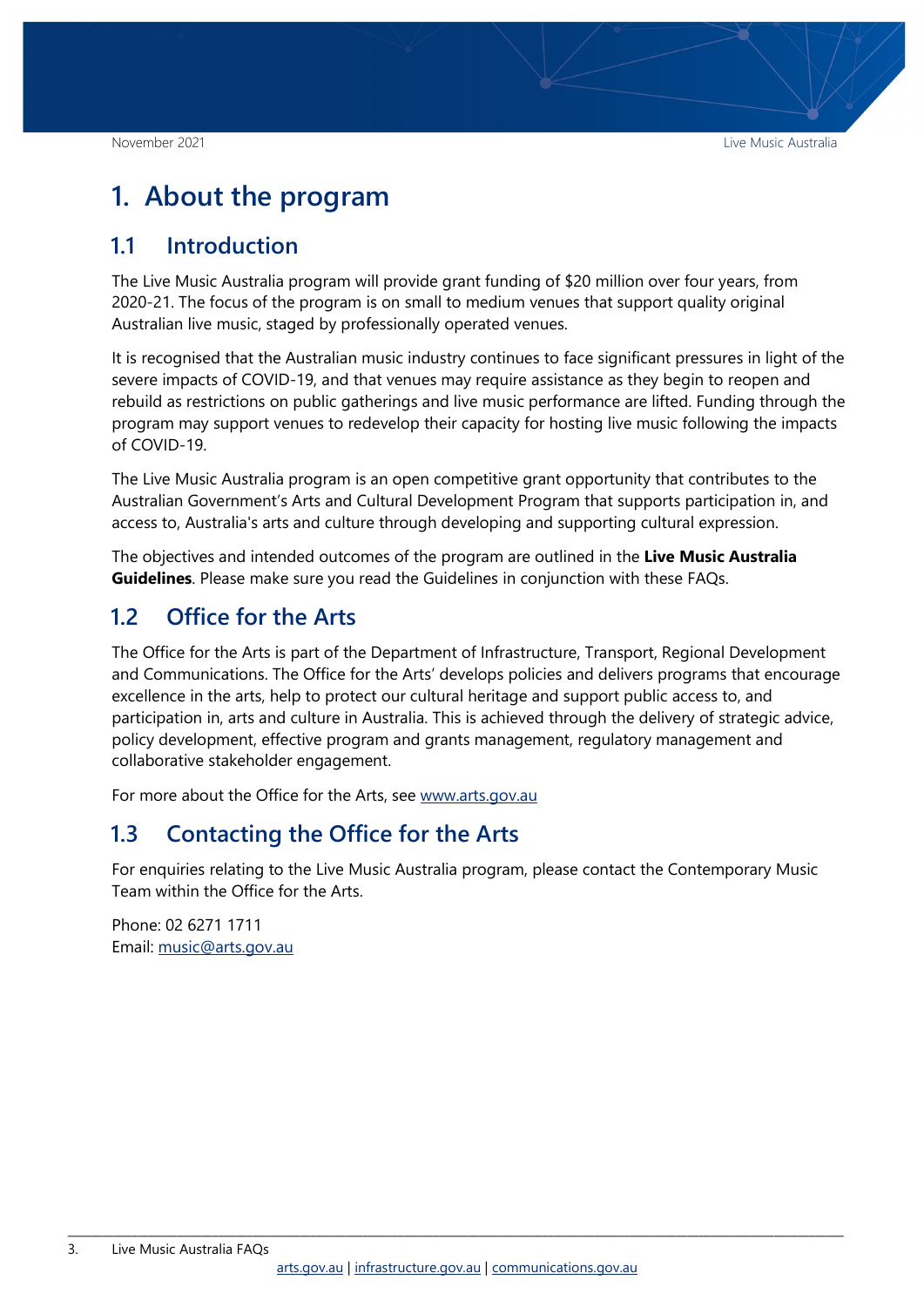# <span id="page-3-0"></span>**2. Making an application**

#### <span id="page-3-1"></span>**2.1 Who can apply?**

The eligibility criteria for applicants is outlined in section 4 of the program Guidelines.

### <span id="page-3-2"></span>**2.2 Where do I apply?**

The grant opportunity is advertised on the Australian Government's [GrantConnect](http://www.grants.gov.au/) website. You will need to register as a user and create a password to access this site.

Applications must be submitted via **SmartyGrants**, an online grants administration system, which you can access through GrantConnect or from the [Live Music Australia program page](http://www.arts.gov.au/funding-and-support/live-music-australia) on the Office for the Arts website. You will need to register as a user and create a password to access SmartyGrants.

If you have accessibility issues with using the online SmartyGrants system, please contact [music@arts.gov.au](mailto:music@arts.gov.au) for assistance.

#### <span id="page-3-3"></span>**2.3 When can I apply?**

Application rounds for Live Music Australia will be open twice per financial year over four years, from 2020-21 to 2023-24 (eight rounds in total).

You must submit your application between the opening and closing dates that will be advertised on GrantConnect and the Live Music Australia program page on the Office for the Arts website.

#### <span id="page-3-4"></span>**2.4 What can I apply for?**

Eligible grant activities, including examples, are outlined in section 5 of the program Guidelines.

#### <span id="page-3-5"></span>**2.5 Do you fund festivals?**

Organisers of festivals, and festival-like events, are eligible if they meet the criteria outlined in section 4 of the program Guidelines. However, it is generally not the intention of Live Music Australia to support one off events or activities that are not aligned with small to medium venues.

If an organiser of a festival or festival-like event does apply to the program, they would need to provide substantial links between the activity and building the involved venues/venue's capacity to present ongoing live music beyond the short term/one-off event. This should include details of how the activity will lead to increased and continued performance opportunities for original Australian artists.

# <span id="page-3-6"></span>**2.6 Do you fund live streaming activities?**

We recognise that live streamed gigs have gained popularity as a response to the COVID-19 pandemic, and that many venues have been exploring the viability of digital streaming as part of their normal live music programming. It is the intention of the Live Music Australia program to support performance of original live Australian musicians and bands playing to audiences, and a sustainable venue based live music industry. While some digital or online elements may be included in an application, they should be a complement to the proposed activity rather than the main component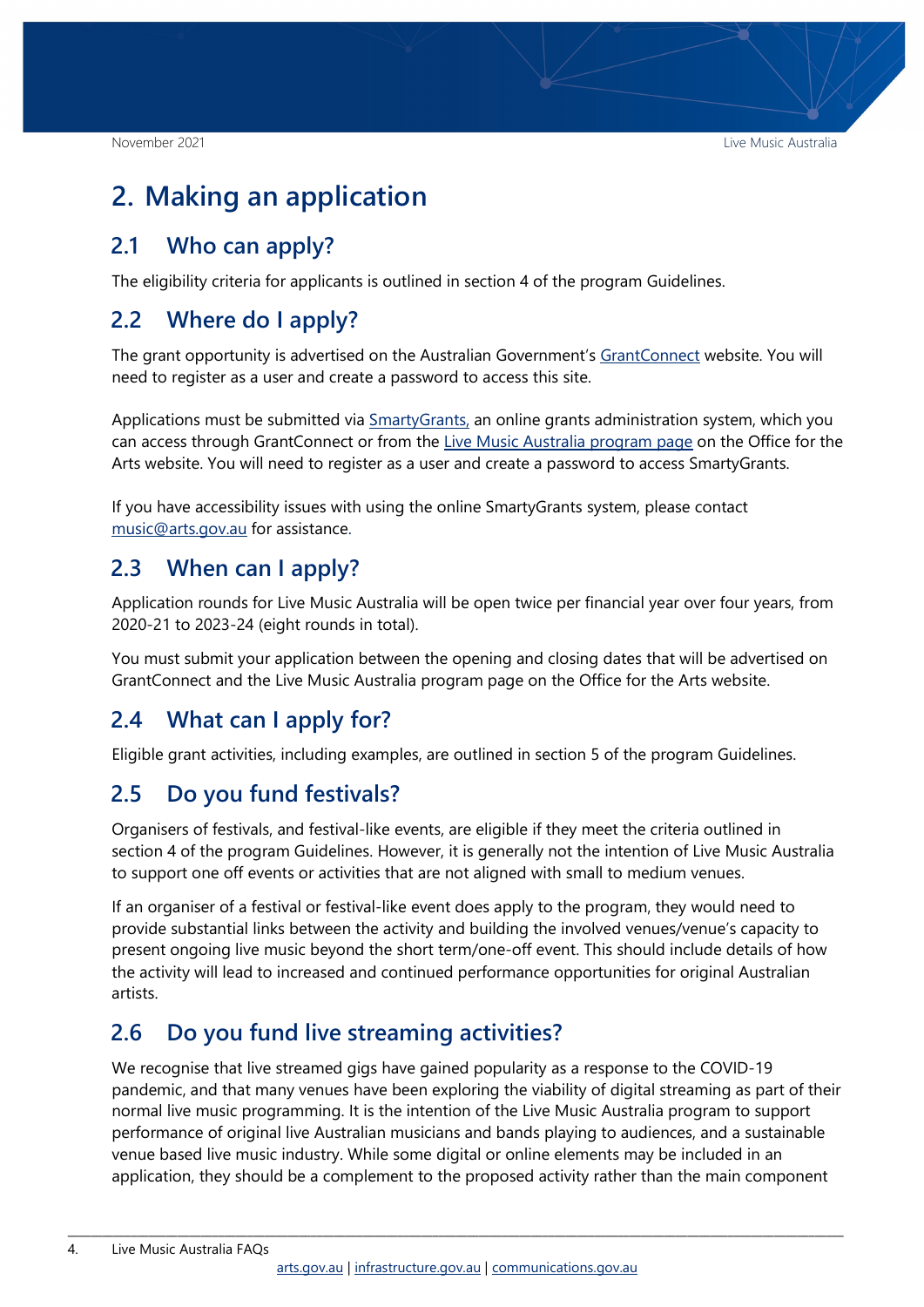of the proposal. In addition, the application should substantiate how these components meet the objectives of the program.

# <span id="page-4-0"></span>**2.7 Can I apply more than once?**

Yes. There is no limit to the number of times you can apply over the four year period of the Live Music Australia program, but you can only apply **once per application round**.

You may reapply to future rounds of the program regardless of whether you have been successful or unsuccessful for a previous application. Furthermore, you may reapply for the same or a similar activity, provided you are not seeking to fund activities already paid for under a previous successful grant.

If your application was previously unsuccessful, it is recommended that you seek feedback, consider the advice provided, and include new or more detailed information when submitting your next application. You should also ensure the activity you are applying for has outcomes aligned with the Live Music Australia program's objectives.

# <span id="page-4-1"></span>**2.8 Can I apply outside of an advertised round?**

You cannot apply for funding outside of the advertised opening and closing dates for each round.

Late applications may be considered if there are exceptional and unanticipated circumstances (examples are provided in section 7 of the Guidelines). If you believe you have a case to submit a late application, you must provide a request in writing to the Office for the Arts at [music@arts.gov.au.](mailto:music@arts.gov.au) Requests must be received **prior to the closing date**, unless the circumstances (such as an internet outage or an extreme weather event) prevent you from doing so. You may only submit a late application if the Office for the Arts provides formal agreement for you to do so.

# <span id="page-4-2"></span>**2.9 Can I submit an application on behalf of a group?**

Yes. Joint or consortia applications are eligible for funding under the Live Music Australia program. Please see section 7.2 of the program Guidelines.

# <span id="page-4-3"></span>**2.10 My project involves other venues and or partners. Do these need to be confirmed before I can apply?**

If you are applying with a partner organisation they do need to be confirmed, in principle, before you finalise your application. You should also attach letters of support/confirmation as part of your application.

# <span id="page-4-4"></span>**3. Completing the application form**

# <span id="page-4-5"></span>**3.1 Can I preview the application form?**

Yes. You can preview the application form in the online SmartyGrants system.

# <span id="page-4-6"></span>**3.2 How do I make my application competitive?**

Consider the following tips when writing your application: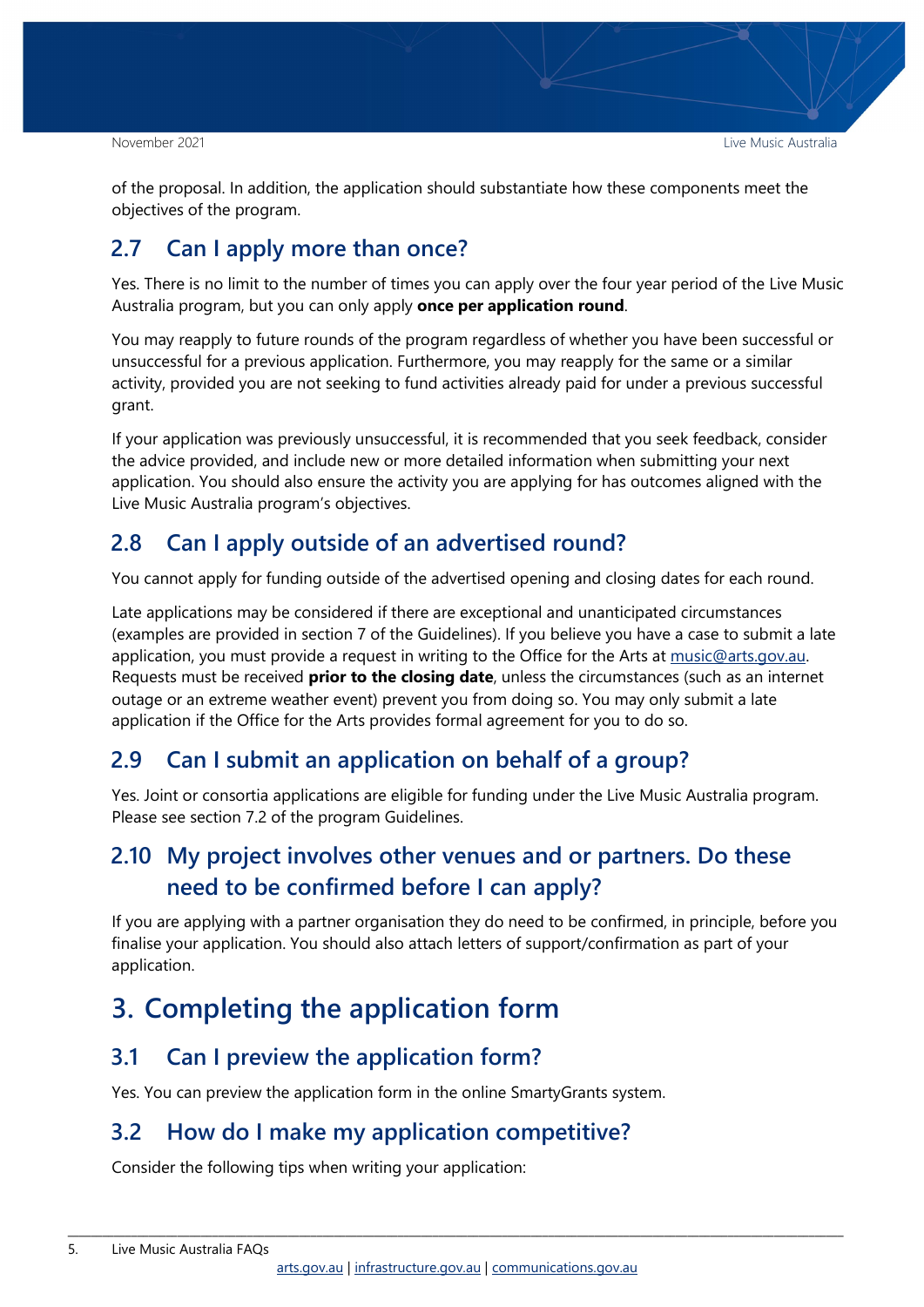- Make sure your application clearly addresses the program objectives (see section 2 of the program Guidelines) and the assessment criteria (see section 6 of the program Guidelines).
- Use plain language and make sure your answers are concise. Word limits are the maximum allowed and included as a guide – if you can answer in less words, then feel free to do so!
- Don't assume assessors know anything about your organisation or your activity. Background information and supporting documentation is important, but make sure it is relevant to the application and your specific activity.
- Make sure any claims made within your application are supported by relevant evidence. Evidence should include letters of support from community, participants and industry; and detailed programming information (past and planned). This documentation will help to demonstrate a venue's commitment to hosting original live music, and its ability to undertake the activity successfully. Letters of support demonstrate community engagement and should come from a variety of sources. Examples include artists, promoters, community groups, local councils, MP's and related businesses.
- Include a detailed, balanced budget that is supported by calculations/explanatory notes and quotations for goods and services (for more tips on preparing a budget, see FAQ 3.3 below).

Support Material:

- Support material provides additional evidence for the application and includes performance schedules, artist line-ups, marketing plans, equipment quotes and relevant venue information.
- Make sure any supporting images, videos or documents are high quality and professionally presented.
- Where possible, collate your support material into groups of documents rather than uploading a large number of individual files. For instance, combine all of your quotes and budget material into one PDF and all of your support letters in another.
- Provide URLs that direct the assessors to the specific information or material you wish them to review. Avoid providing URLs to general pages such as home pages or Facebook accounts.
- **Assessors cannot access shared drives, such as Dropbox or Google Drive, and any documents provided this way will not be reviewed during assessment.**

Live Music Australia grant rounds are extremely competitive and demand for funding is high. Not all applications that meet the assessment criteria can be funded. Even if you are successful, the grant you are awarded may not be for the full amount you requested.

Generally speaking, your application will be more competitive if you:

- focus on ensuring that each element of your proposal is one of the eligible activities outlined in section 5.1 of the program Guidelines (e.g. infrastructure OR equipment OR programming OR professional development)
- have a clearly articulated and achievable outcome
- demonstrate a genuine need for funding
- request a modest and or realistic amount of funding (remember requests for equipment or infrastructure should generally be no more than \$25,000 in total – see FAQ 5.1)
- demonstrate co-contributions relevant to the activity and commensurate with the amount of funds being requested(see FAQ 5.2), and
- demonstrate previous, as well as ongoing commitment to supporting the performance of original Australian live music beyond the immediate grant opportunity (evidence of programming)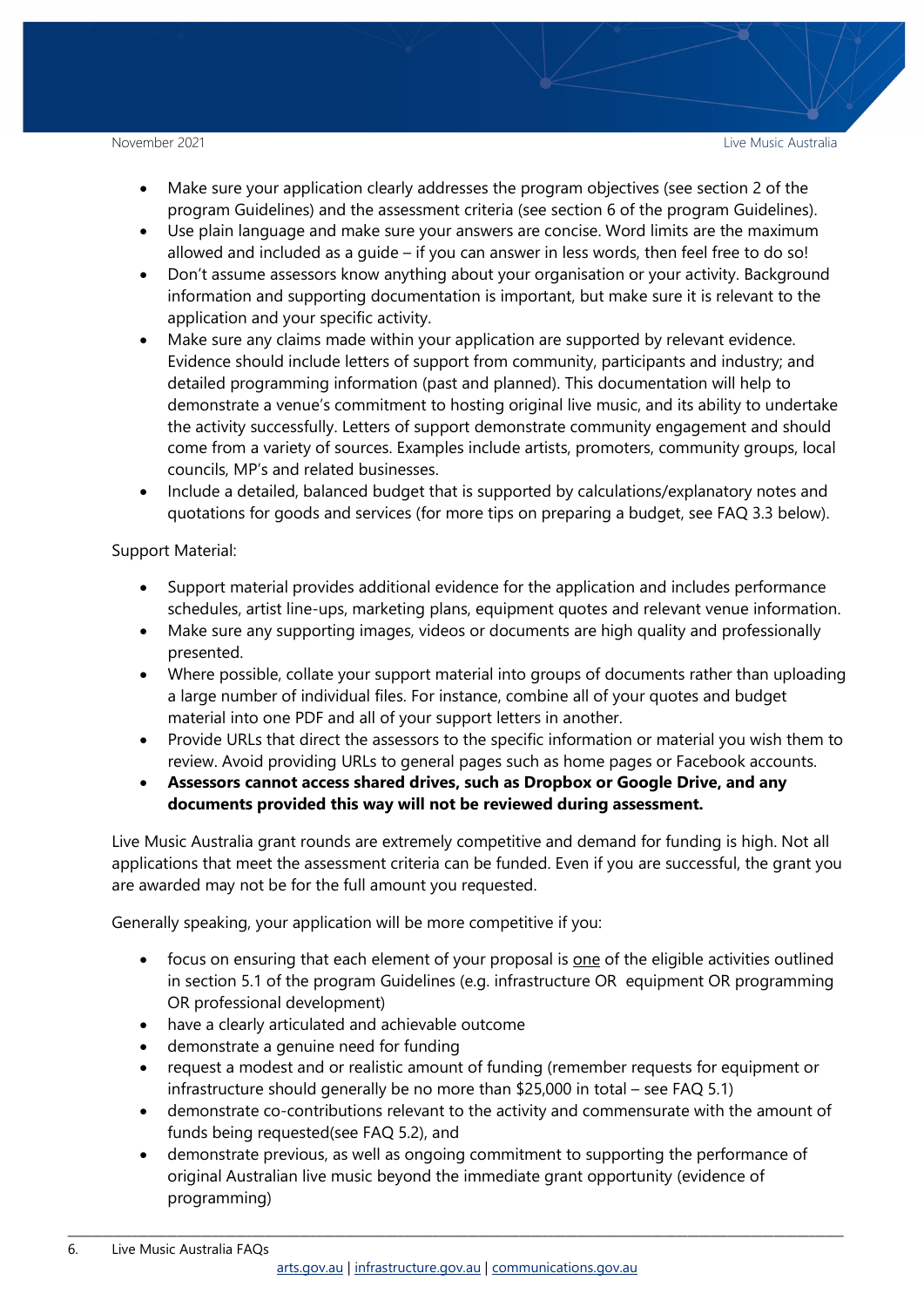### <span id="page-6-0"></span>**3.3 I've never completed a grant or project budget before. How do I get it right?**

If you are running a business you will be used to budgets that are focused on profit and loss. However, for the purposes of applying for a Live Music Australia grant, you need to prepare a project budget that balances to zero. If successful, your grant must be fully expended according to your project budget and Government funds cannot be held as a profit.

The application form includes two sets of tables. In the first table, you must list all the expenditure directly related to the activity you are applying for, and how each line of expenditure will be funded This can be either from the grant or contribution for other income sources, or both (e.g. partially supported by the grant).

In the second table, under the 'Other income' heading, you must account for any of the non-grant support you identified in the first table. Other income is classified as 'cash' or 'in-kind' and may come from a range of sources such as business revenue, investment from others organisations, other grants, sponsorships, voluntary labour or pro-bono services (see also FAQ 5.2). You also need to indicate whether the income source is confirmed or pending.

If you have completed the tables correctly, the automatically calculated fields titled 'Grant request and expenditure balance' and 'Overall activity balance' will both come to zero.

Keep in mind that the budget should relate only to the proposed activity – you are not expected to itemise your entire business income and ongoing costs or liabilities.

It is also critical that you provide a level of detail to justify the proposed grant expenditure. You must include quotations for any goods and services included in your budget. You should also provide clear breakdowns or explanations for how budget line items, for example wages and artist fees, have been calculated.

We expect that artists and professionals employed or engaged to deliver activities funded under the Live Music Australia program will be remunerated for their work. We recommend you refer to pay scales and conditions prescribed by legally binding industrial awards and agreements, and or benchmarks established by arts and entertainment industry organisations, such as the Media, Entertainment and Arts Alliance (MEAA).

#### <span id="page-6-1"></span>**3.4 Do I need to have an OneMusic licence to apply?**

No. An OneMusic licence is not a mandatory requirement. This question is asked for data collection purposes and context.

# <span id="page-6-2"></span>**4. Getting help with my application**

#### <span id="page-6-3"></span>**4.1 Who can I talk to about my application?**

Program staff are available to assist you in understanding the purpose of the grant, application requirements, and the process for submitting your application.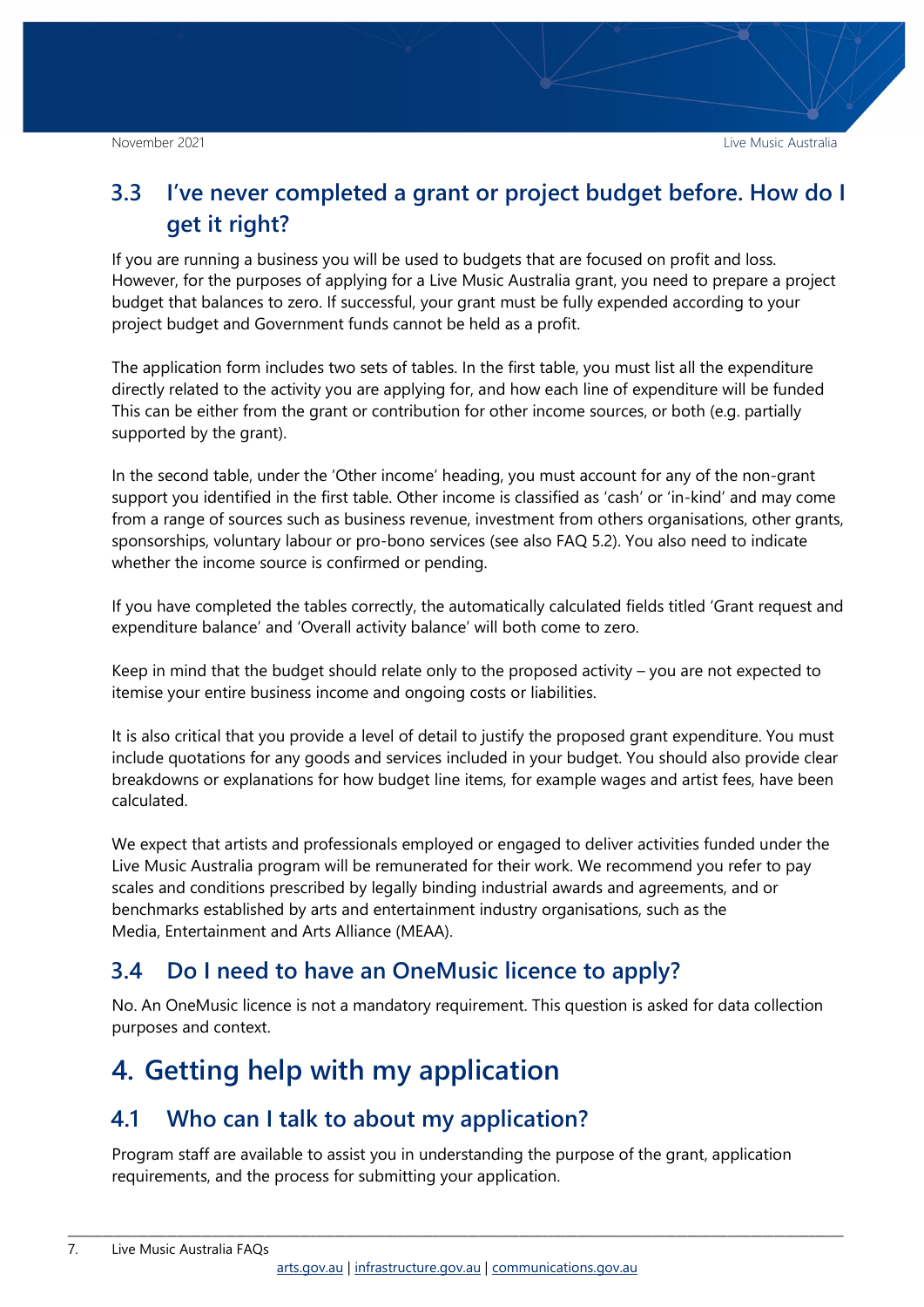If you wish to discuss your application prior to submitting, or have any questions that are not covered in this document, please contact the Contemporary Music team at  $music@arts.gov.au$  or on 02 6271 1711. Please note that we cannot review draft applications or provide advice on the content and details of your individual application or budget.

### <span id="page-7-0"></span>**4.2 Who can help if I have problems submitting my application?**

If you experience technical issues using SmartyGrants, please refer to the Help Guide for Applicants and the Applicant Frequently Asked Questions on the first page of the online application form. You can also contact the SmartyGrants support desk at [service@smartygrants.com.au](mailto:service@smartygrants.com.au) or on 03 9320 6888. The support desk hours are Monday to Friday 9:00 am to 5:00 pm (AEDT).

#### <span id="page-7-1"></span>**4.3 Can I amend my application after submitting it?**

If you become aware that you've made an administrative error, such as providing an incorrect name or contact details, or if there's been a change in contact details, please advise the Contemporary Music team in writing as soon as possible at [music@arts.gov.au.](mailto:music@arts.gov.au)

Other changes, including amendments to the content of your proposal or additional support material, cannot be made after submission. For this reason, you should ensure your application is thoroughly reviewed and all attachments checked prior to submission.

# <span id="page-7-2"></span>**5. Funding and acquittal**

#### <span id="page-7-3"></span>**5.1 How much money can I apply for?**

The maximum amount you can apply for in a single application is \$100,000 and the application form will not allow you to submit a request above that amount.

Consideration should be given to the broader benefits your activity would deliver, compared to the funding amount requested, noting that a significantly high grant request for one single venue is unlikely to represent value for money.

If your activity is to support the purchase of equipment or to cover infrastructure costs, you should not request more than \$25,000 in total. A **combined** request of \$25,000 in equipment costs **and** \$25,000 in infrastructure costs in a single application (\$50,000 in total) will generally not be competitive.

### <span id="page-7-4"></span>**5.2 The Guidelines say I have to contribute towards the grant. What does this mean?**

All applicants are required to contribute towards the cost of their activity. Contributions may include your own money, financial contributions from other parties (co-investment, partnerships, other grants), and/or in-kind support from yourself or others (goods or services provided without a fee).

As outlined in section 3.1 of the Guidelines, there is no minimum or maximum amount of contribution, however it should be relative to the nature and scale of the activity. For example, the larger the grant request, the higher the level of funding from other sources should be.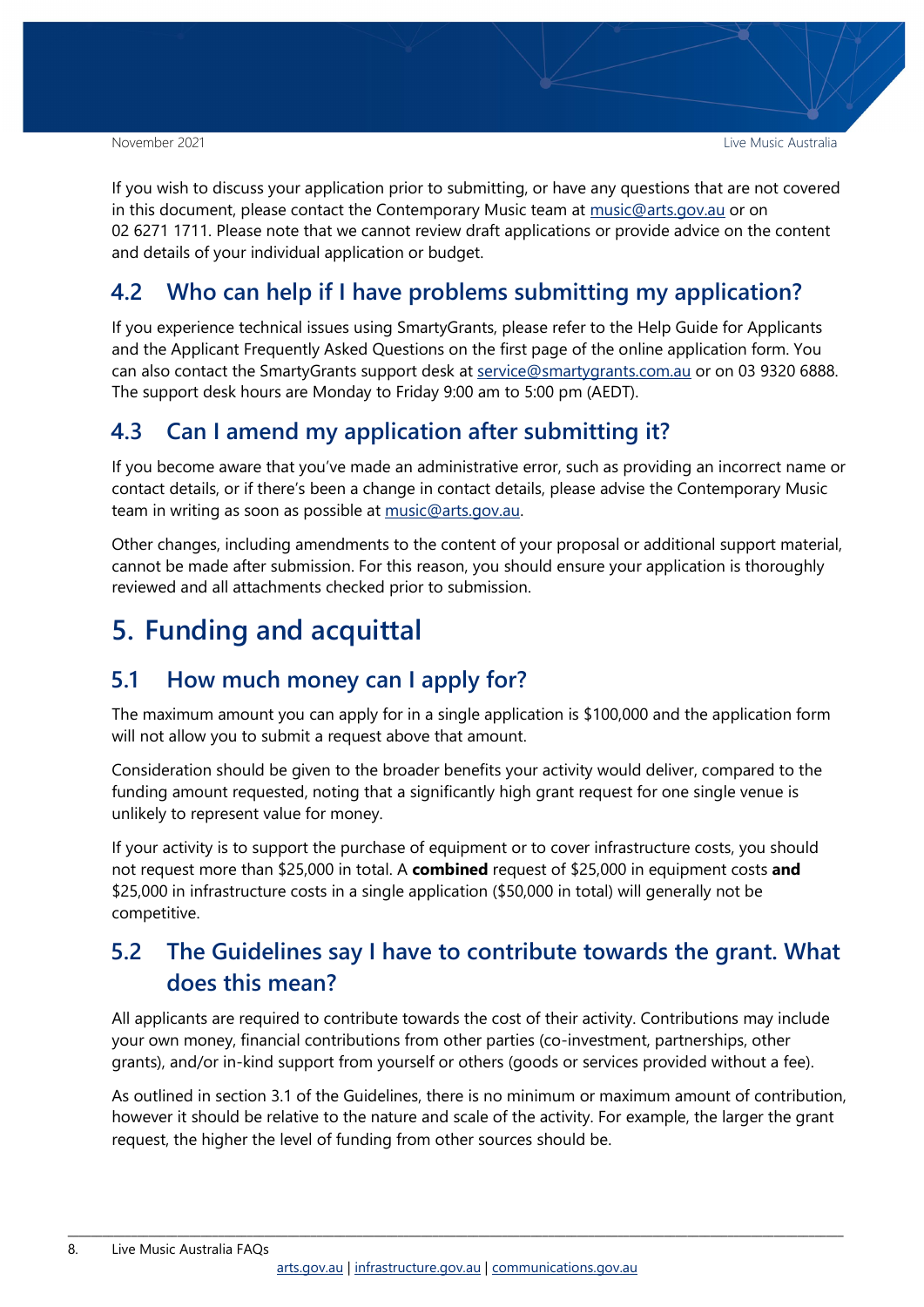November 2021 Live Music Australia

Contributions should be shown in the 'Other income' section of the application form and this information will help determine your need for the grant and your activity's value with money (see FAQ 5.3 below).

Think of your own contribution as more than an application check box – it is a way to demonstrate your own investment in the project as well as your ongoing commitment to the original Australian live music sector.

# <span id="page-8-0"></span>**5.3 The Guidelines refer to "value with money". What does this mean?**

"Value with money" is defined in the Glossary at section 15 of the program Guidelines. It is a principle applied during the assessment of applications (see program Guidelines, section 8.1) that considers the need for funding support, the quality and viability of the activity plan and timeline, and the viability and adequacy of the proposed budget. For an application to represent value with money, it must meet all of these factors.

For example, an application may be well written and propose an activity that is strongly aligned with the program objectives, but if it is not supported by a realistic and economical budget and lacks appropriate support material (such as quotations for goods and services) and provides little detail or explanation (such as a budget breakdown and or calculations) then it will not be considered to represent value with money.

# <span id="page-8-1"></span>**5.4 I'm currently receiving, or am applying for, funding from another government source. Can I still apply to this program?**

Yes. As long as the funding you are currently receiving, or will receive, is for a different component of the activity that is not covered by the funding you are applying for under the Live Music Australia program.

You are expected to clearly identify all funding sources in your budget. You are also expected to separate the expenditure items that will be covered by the Live Music Australia grant from the expenditure items that will be covered by other funding sources.

# <span id="page-8-2"></span>**5.5 If I'm successful, will I receive the full amount I requested?**

Partial or full funding may be offered to successful applicants. The assessment of applications will consider value with money, which includes the need for funding support, the quality and viability of the activity plan and timeline, and the viability and adequacy of the proposed budget. The overall competition for the funds available for a round will also be taken into account when grants are offered.

# <span id="page-8-3"></span>**5.6 If I'm successful, when and how will I get paid?**

It is anticipated that applicants will be notified within three months of the closing date of a round.

If successful, you will be required to enter into a legally binding grant agreement with the Commonwealth and you will not be paid until the agreement is fully executed (signed by yourself and the Commonwealth). It is anticipated that the execution of agreements will take up to 3 weeks.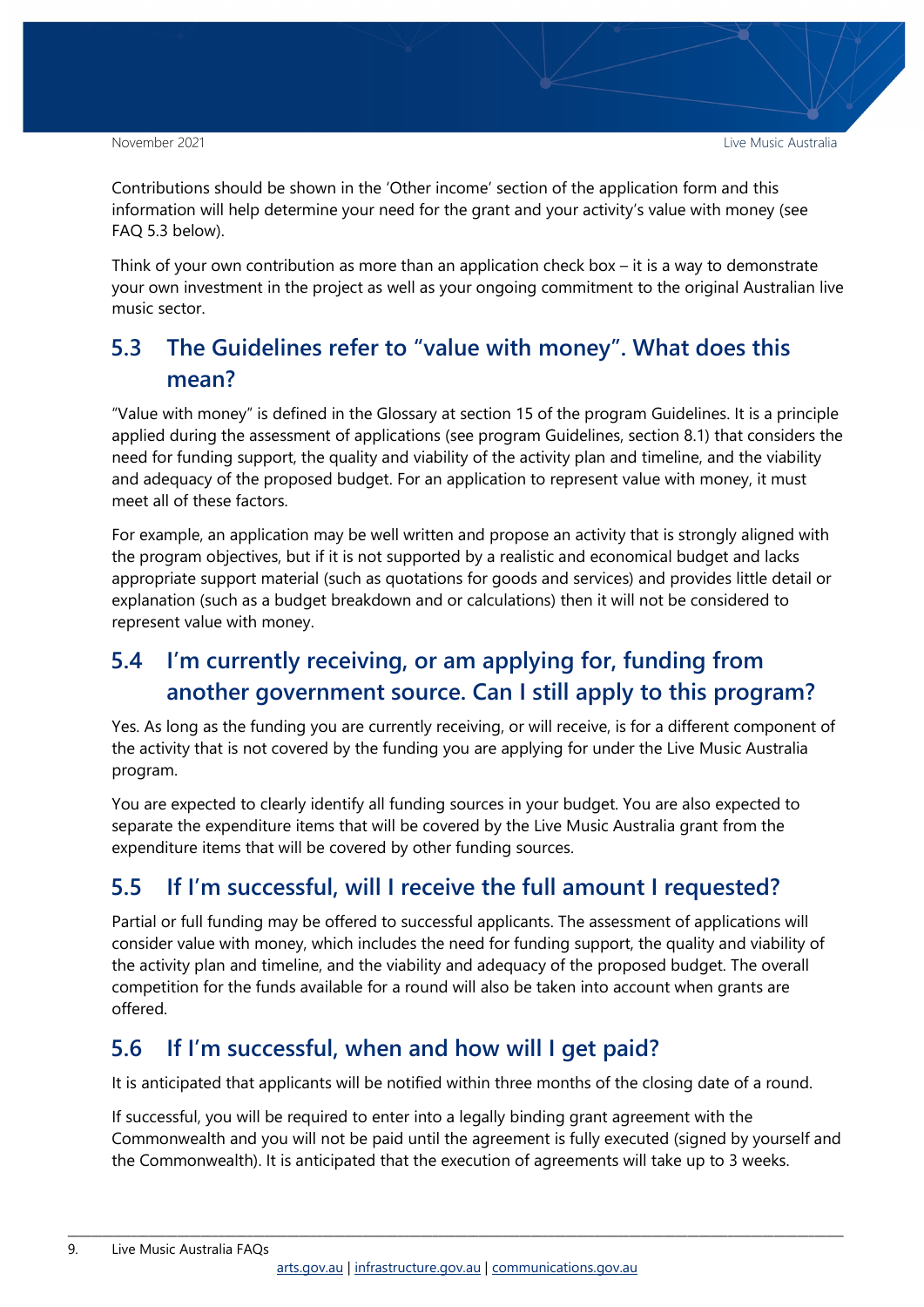There are three different types of agreements that may be used under the Live Music Australia program. Sample grant agreements are available on the Department of Finance website. The type of agreement will be determined based on the scope and complexity of the grant, as outlined in section 10 of the program Guidelines.

Payment or payments will be made as set out in the grant agreement. Generally there will be one payment made via a single electronic bank transfer. However, some grants may include a number of instalments, paid subject to the successful completion of reporting milestones.

#### <span id="page-9-0"></span>**5.7 If I'm successful, when can I start my activity?**

You cannot commence your activity until the grant agreement has been executed (signed by both yourself, as the applicant and the Commonwealth). Live Music Australia will not fund any costs that pre-date the agreement execution date.

### <span id="page-9-1"></span>**5.8 If I'm successful, how long do I have to spend the grant?**

Successful activities will be funded for a maximum duration of 12 months from the date of execution of the grant agreement. Your grant agreement will specify any conditions regarding the completion date of your activity and the acquittal of grant monies, including reporting requirements.

# <span id="page-9-2"></span>**5.9 What if my activity is delayed due to COVID-19?**

As a result of COVID-19, we recognise that many venues are impacted by lockdowns and capacity restrictions. We acknowledge that this may result in unforeseen delays affecting the completion date of activities. Should you experience such delays, please contact the Contemporary Music team as soon as possible to discuss the required variations to your grant agreement.

# <span id="page-9-3"></span>**5.10 If I'm successful, do I have to acquit the grant when the activity is completed?**

Yes. You will have to complete at least one report in order to acquit the grant funds. There may be other reports required, and the complexity and number of reports you will be required to complete depends upon the nature and scope of your activity. Reporting requirements will be outlined in your grant agreement and a sample report template will be provided with your agreement or on request.

Failure to acquit your grant may prevent you from applying for any future Australian Government funding.

# <span id="page-9-4"></span>**6. Assessment Process**

#### <span id="page-9-5"></span>**6.1 Who will assess my application?**

Applications will be assessed by the Office for the Arts, with input from qualified music industry representatives. We may also seek input from other government officials, such as state and territory arts funding bodies and the Australia Council. For more information please see section 8.2 of the Guidelines.

All assessors are required to perform their duties in accordance with the *[Commonwealth Grants Rules](https://www.finance.gov.au/government/commonwealth-grants/commonwealth-grants-rules-guidelines)  [and Guidelines](https://www.finance.gov.au/government/commonwealth-grants/commonwealth-grants-rules-guidelines)*, including abidance to the provisions on conflicts of interest and privacy. Please see section 13 of the Guidelines.